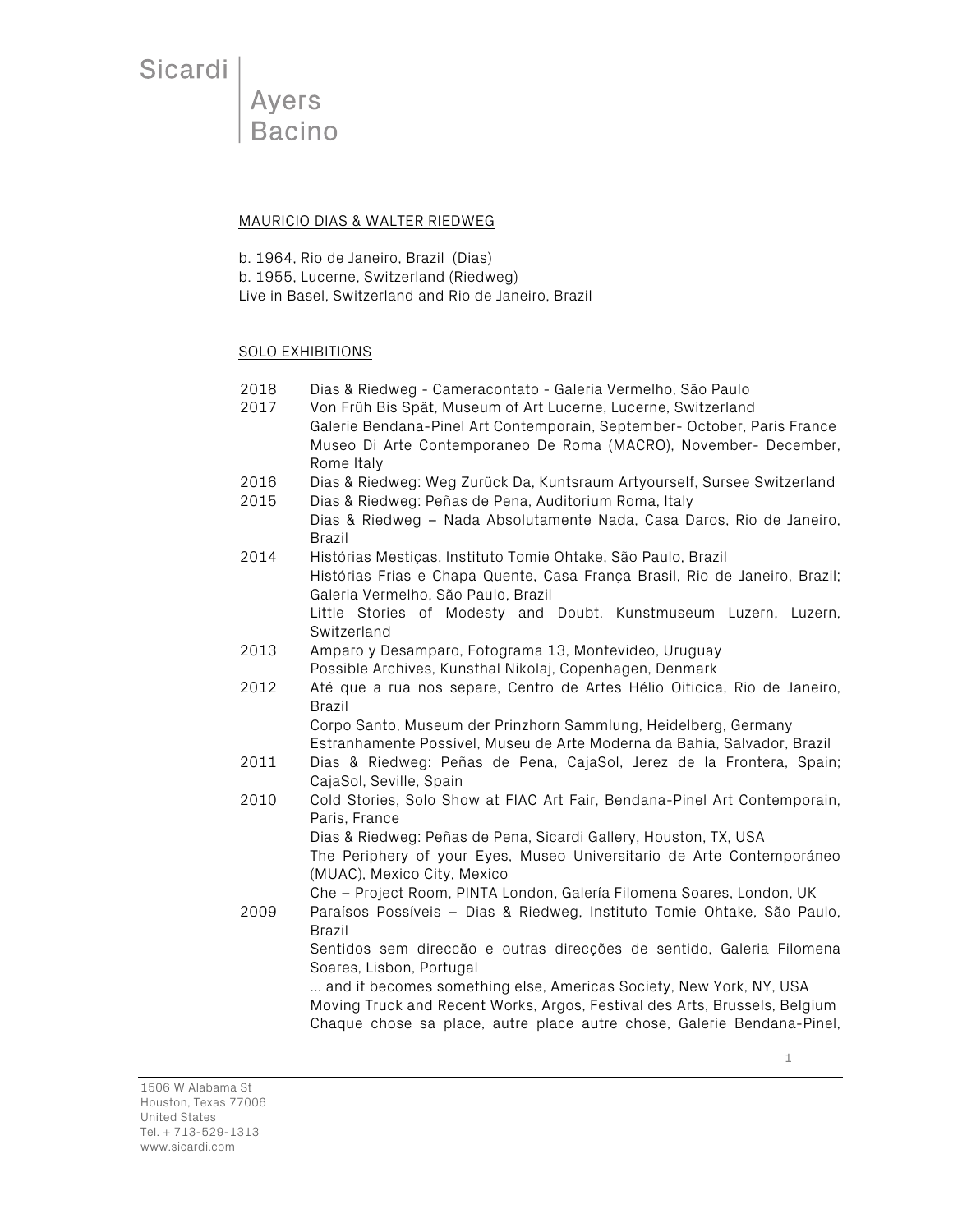Sicardi |

Ayers<br>Bacino

Paris, France

| 2008 | Elsewhere at the same time, Kunsthalle Oslo, Norway                                        |
|------|--------------------------------------------------------------------------------------------|
|      | Of The Universe of the Ball, Arco Solo Projects 2008, Galeria Filomena                     |
|      | Soares, Madrid, Spain                                                                      |
|      | Funk Staden, Vleeshal Middelburg, Holland                                                  |
| 2007 | Funk Staden and Voracidad Máxima, Documenta 12, Kassel, Germany                            |
|      | Promenade, Frieze Outdoor Solo Project, Galeria Filomena Soares, London,<br>United Kingdom |
|      | Gravities, Museu da República, Rio de Janeiro, Brazil                                      |
| 2006 | Les Valises pour Marcel, Miami Basel Art Fair, Galeria Vermelho                            |
|      | Juksa, Lofoten International Art Festival, Fugløya, Norwegen                               |
| 2005 | The Unfinished World, Espace Le Plateau, Commissioned by Festival                          |
|      | d'Automne à Paris, Paris, France                                                           |
|      | Cabra Criada (Grown Beast), Galeria Vermelho, São Paulo, Brazil                            |
|      | Sambing Camera, Villa Arson, Nice, France                                                  |
| 2004 | Possibly speaking about the same, Kiasma Museum of Contempory Art,                         |
|      | Helsinki, Finland                                                                          |
| 2003 | Possibly speaking about the same, Macba Museum of Contemporary Art,                        |
|      | Barcelona, Spain                                                                           |
| 2002 | The Other begins where our senses meet the world, Centro Cultural Banco                    |
|      | Do Brasil, Rio De Janeiro, Brazil                                                          |

- 2000 Dias & Riedweg, Kunsthalle Palazzo, Liestal, Switzerland
- 1997 Devotionalia, Stroom, The Hague
- 1996 Devotionalia, Musée d'art Moderne et Contemporain, Geneva, Switzerland Devotionalia, Museu de Arte Moderna, Rio de Janeiro, Brazil

## GROUP EXHIBITIONS

- 2018 Portrait Sicardi Gallery, Houston, TX
- 2017 "Lugares Do Delirio", Museu de Arte do Rio (MAR), Rio de Janeiro, Brasil Traveling Exhibition: "El Borde De Una Herida - La Revolución Sexual & La Revolución Social" CentroCentro, Madrid; Centro de Arte Y Naturaleza, Huesca, Spain Alltag In Der Sammlung, Kunstmuseum, Luzern Switzerland Nomad Spirit, Zanabazar Museum of Fine Arts, Ulan Bator, Mongolia Trienal Frestas Sesc, SESC Sorocaba Brasil 2016 200 Anos da Escola de Belas Ates da UFRJ, Museu Nacional de Belas Artes do Rio de Janeiro 25º Festival Panorama, Centro Cultural Banco do Brasil, Rio de Janeiro, 2016 Os muitos e o um – Coleção Andréa e José Olympio Pereira, Instituto Tomie

Ohtake, São Paulo, Brazil

A Cor do Brasil", MAR Museu de Arte do Rio, Rio de Janeiro, Brazil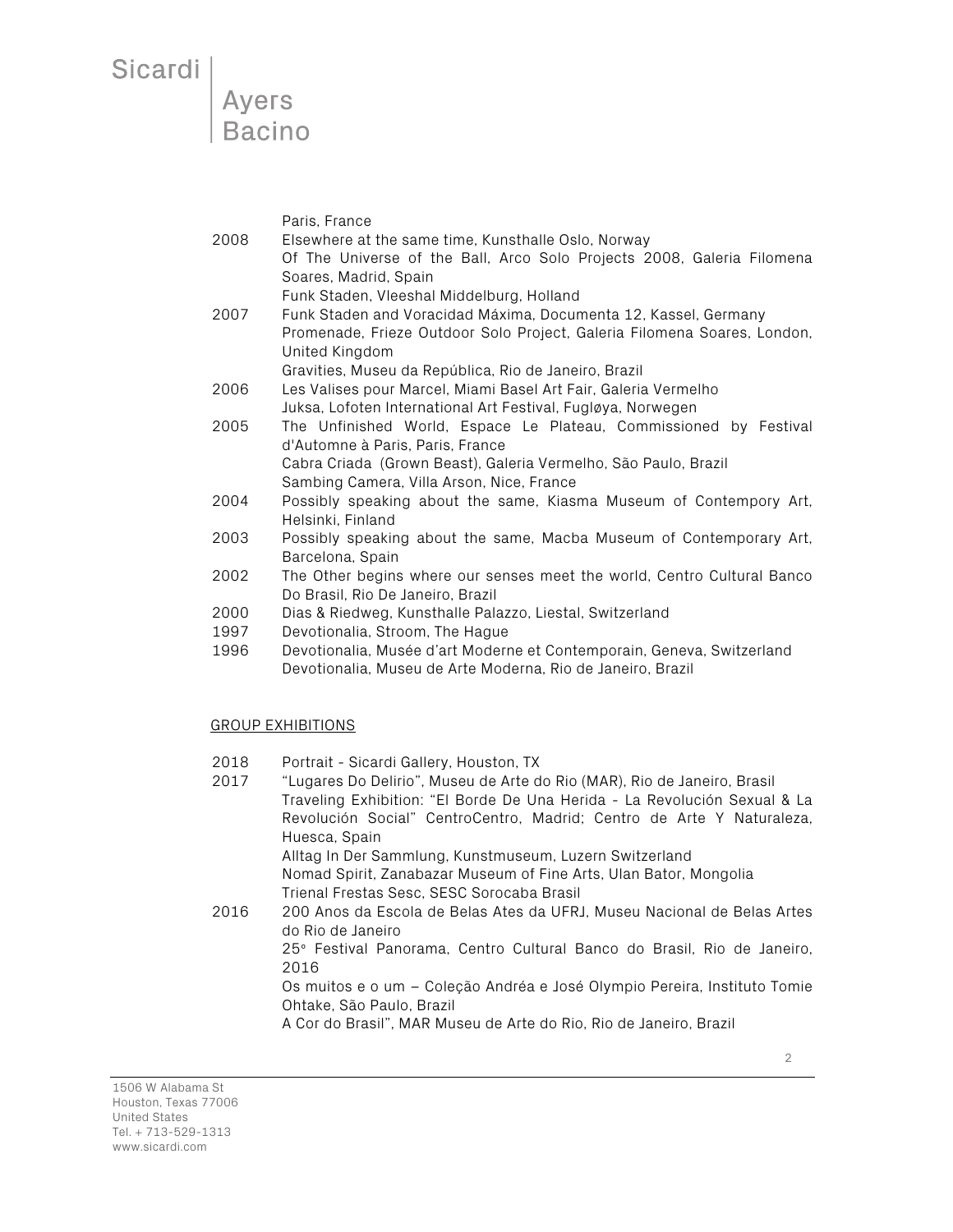Ayers<br>Bacino

Verbo Performance Festival, Galeria Vermelho, São Paulo, Brazil Coletiva, Galeria Vermelho, São Paulo, Brazil A Vertigem do Rio, Museu de Arte do Rio (MAR), Rio de Janeiro, Brazil Lupa, Museu de Artes e Ofícios, Belo Horizonte, Brazil Tá Tranquilo, Tá Favorável, European Center for the Arts, Dresden, Germany Der Längste Tag, Kunsthof, Zurich, Switzerland

2015 Project Video 2015, Sicardi Gallery, Houston, TX, USA Cariocas!, Lille 3000, Maison Folie de Wazemmes, Lille, France Álbum de Família, Centro de Artes Helio Oiticica, Rio de Janeiro, Brazil Tarsila e Mulheres do Brasil, Museu de Arte do Rio (MAR), Rio de Janeiro, Brazil Encruzilhadas, EAV, Parque Lage, Rio de Janeiro, Brazil Museu Dançante, Museu de Arte Moderna São Paulo, São Paulo, Brazil Alimentário, Museu de Arte Moderna Rio de Janeiro, Rio de Janeiro, Brasil. OCA S. Paulo, São Paulo, Brazil 2014 In the Here and Now! Swiss Art of the Last 30 Years From the Kunst Heute Collection, Kunstmuseum Bern, Bern, Switzerland Stories About Place, Sicardi Gallery, Houston, TX, USA inSite: Cuatro ensayos de lo public, sobre otro scenario, Sala de Arte Público Siquiros, Cuernavaca, Mexico Cruzamentos, Contemporary Art in Brazil, Wexner Center for the Arts, The Ohio State University, Columbus, OH, USA 2013 Project Video: Maria Fernanda Cardoso & Harley, Dias & Riedweg, Oscar Muñoz, Liliana Porter, Miguel Angel Rojas, Sicardi Gallery, Houston, TX, USA Brasiliana: Installations from 1960 to the Present, Schirn Kunsthalle Frankfurt, Germany 2011 Kunstkredit Basel 2011, Basel, Switzerland A Rua, Museum of Contemporary Art, Antwerp, Belgium Art Rio, Galerie Bendana-Pinel, Galeria Filomena Soares, and Galeria Vermelho, Rio de Janeiro, Brazil SP Arte, Galeria Filomena Soares, São Paulo, Brazil Ordem e Progresso, Museu de Arte Moderna de São Paulo, Brazil New Acquisitions, Museu de Arte Moderna do Rio, Rio de Janeiro, Brazil MACO, Feria de Arte Contemporáneo de Mexico, Galeria Vermelho & Sicardi Gallery, Mexico 2010 Simposio Inernacional de Teoria de Arte Contemporánea (SITAC), Mexico City, Mexico Jogos de Guerra, Memorial da América Latina, São Paulo, Brazil New acquisitions, Museum of Modern Art, Rio de Janeiro, Brazil Ecológica, Museu de Arte Moderna, São Paulo, Brazil 2009 Bienal de Canárias, Tea Tenerife, Spain En Todas Partes, Centro Galego de Arte Contemporaneo, Santiago de Compostella, Spain

Medium Religion, ZKM, Karlsruhe, Germany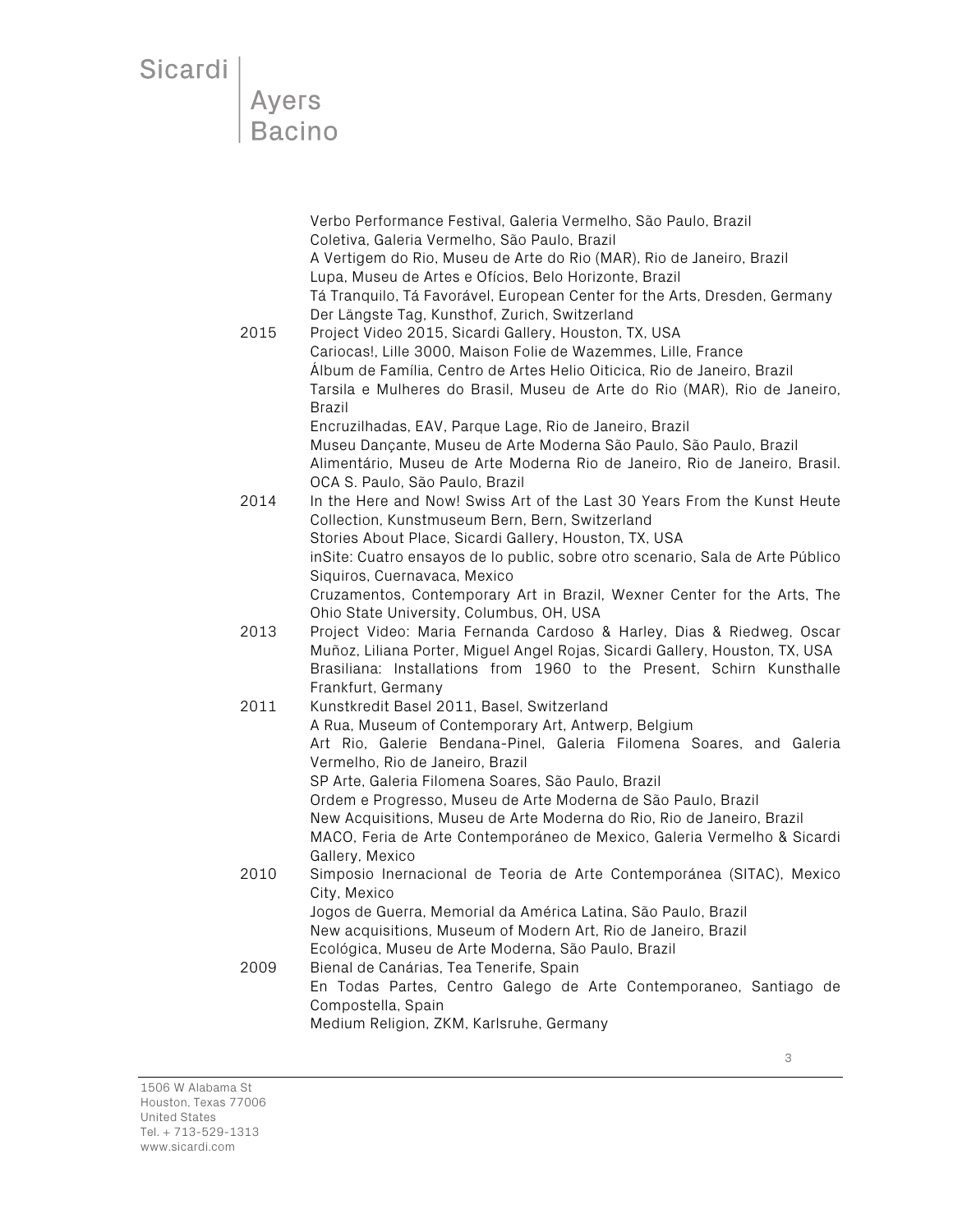# Sicardi<br>Ayers<br>Bacino

|      | Tragicomedia, Museo de Cadiz and Centro Andaluz de Arte Contemporaneo,<br>Sevilla, Spain |
|------|------------------------------------------------------------------------------------------|
| 2008 | Tropen, Martin Gropius Bau, Berlin, Germany                                              |
|      |                                                                                          |
|      | Seja marginal, seja herói, Galerie Vallois, Galerie Serousi, Paris, France               |
|      | Lugares Comunes, Centro José Guerrero, Granada, Spain                                    |
|      | Islands + Ghettos, Heidelberger Kunstverein, Heidelberg and NGBK Berlin,<br>Germany      |
|      | Funk Staden, Embassy of Brazil, Buenos Aires, Argentina                                  |
|      | Peripherical Look and Collective Body, Museion, Bolzano, Italy                           |
|      | Vertrautes Terrain, ZKM, Karlsruhe, Germany                                              |
|      | Loop, Barcelona, Spain                                                                   |
|      | Acervo, Galeria Vermelho, São Paulo, Brazil                                              |
|      | Tropics, Centro Cultural Banco do Brasil, Rio de Janeiro, Brazil                         |
|      | Arco 2008 - Galeria Filomena Soares and Galeria Vermelho, Madrid, Spain                  |
|      | Mimetismes - Extra City, Antwerp, Belgium                                                |
| 2007 | Top of Central Switzerland, Kunstmuseum Luzern, Switzerland                              |
|      | Miami Basel Art Fair, Galeria Vermelho, Miami, FL, USA                                   |
|      | Paris Photo 2007 (Galeria Filomena Soares), Musée du Louvre, Paris, France               |
|      | Tropics, Centro Cultural Banco do Brasil, Brasília, Brazil                               |
|      | Por um Fio, Paço das Artes, São Paulo e Campinas, Brazil                                 |
|      | Documenta 12, Kassel, Germany                                                            |
|      | Biennale Valencia, Valencia, Spain                                                       |
|      | Arco (Galeria Filomena Soares), Madrid, Spain                                            |
| 2006 | Miami Basel Art Fair (Galeria Vermelho), Miami, FL, USA                                  |
|      | Paris Photo 2006 (Galeria Filomena Soares), Musée du Louvre, Paris, France               |
|      | Mørke Nu Festival, Bodø, Norway                                                          |
|      | Kunstkredit, Basel, Werkbeitrag, Switzerland                                             |
|      | Paralela, São Paulo, Brazil                                                              |
|      | 6th Gwanju International Arts Biennial, Gwanju, South Korea                              |
|      | 6th Lofoten International Arts Festival, Svolvaer, Norway                                |
|      | Luft Holen - Unikum Kunst Raum, Klagenfurt, Oesterreich                                  |
|      | Artes Mundi International Awards Exhibition, National Museum of Whales,                  |
|      | Cardiff, United Kingdom                                                                  |
|      | Satellite of Love, Witte de With, Rotterdam, Netherlands                                 |
| 2005 | Jogo da Memória, Museu de Arte Moderna do Rio de Janeiro, Brazil                         |
|      | Stedelijk<br>Museum Amsterdam,<br>Populism<br>Project,<br>Amsterdam.<br>The              |
|      | Netherlands; Museum of Fine Arts Oslo, Norway; Kunstverein Frankfurt,                    |
|      | Germany; Museum of Contemporary Art Vilnius, Karlsruhe, Germany                          |
|      | Citizens, Pitzhanger Manor Museum, London, United Kingdom; City Gallery,                 |
|      | Leicester, United Kingdom; Oriel Davies, Wales, United Kingdom; Ormeau                   |
|      | Baths, Belfast, Northern Ireland                                                         |
| 2004 | 4th Liverpool International Biennial, Tate Liverpool, United Kingdom                     |
|      | 5th Shanghai Biennale, Shanghai Art Museum, China                                        |
|      | Body & Nostalgia, Museum of Modern Art Tokyo and Kyoto, Japan                            |

4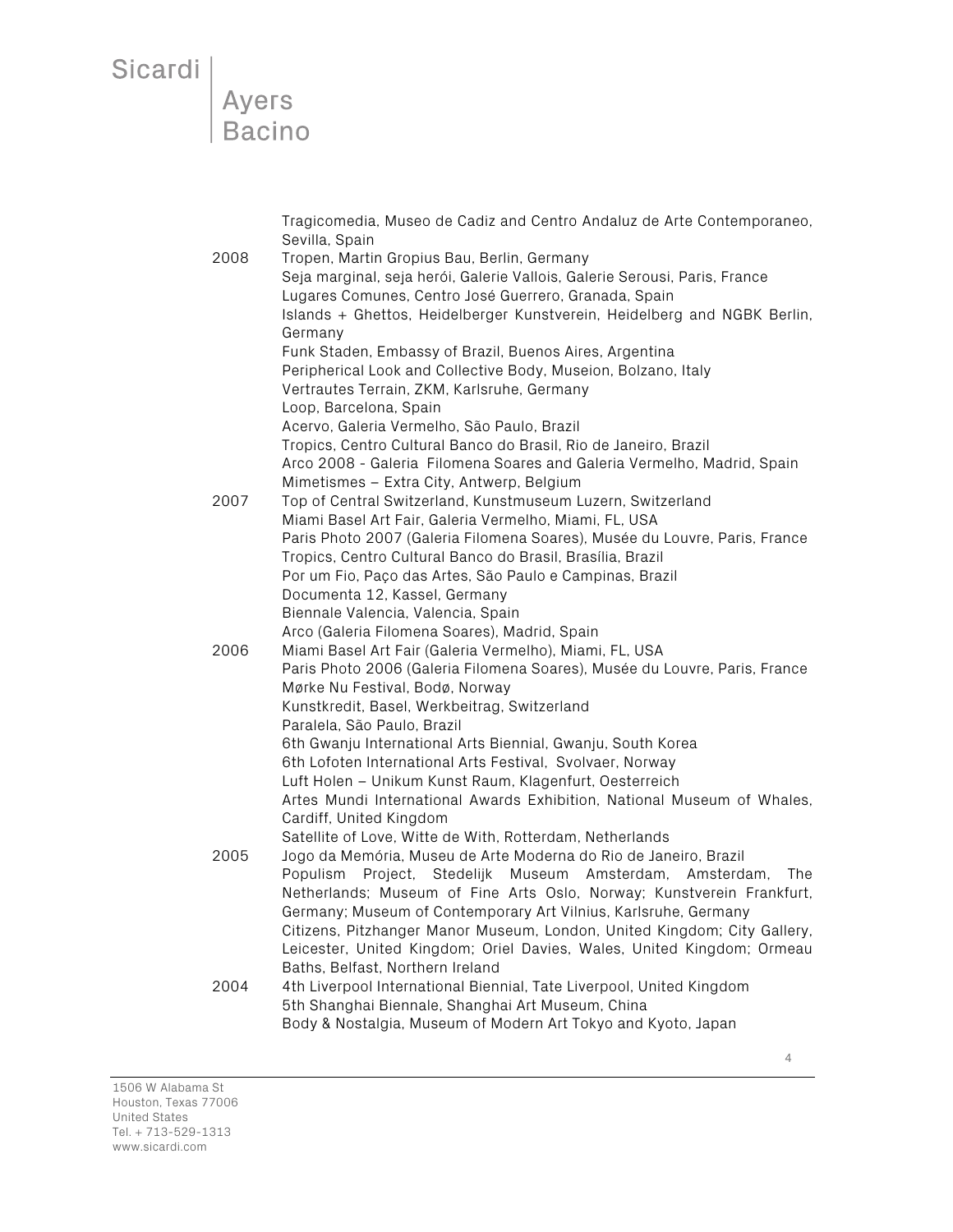Ayers **Bacino** 

- 2003 8th Havana International Biennial, Havana, Cuba 4th Mercosul Biennial, Porto Alegre, Brazil
- 2002 Arte Cidade 4, São Paulo, Brazil
- 25th São Paulo International Biennial, São Paulo, Brazil
- 2001 Johannesburg Art Gallery, South Africa
- L'État des Choses, Kunstwerke Berlin, Germany 2000 InSite 2000, San Diego/Tijuana, Border USA/Mexico
- Centre d'art Contemporain Genève, Switzerland
- 1999 Istanbul Biennial Foundation, Turkey
- 49th Venice International Biennial, Venice, Italy
- 1998 24th São Paulo International Biennial, São Paulo, Brazil
- 1996 Conversations at the Castle, curated by Mary Jane Jacob and Homi Bhabha, Atlanta, GA, USA
- 1995 Shedhalle Zürich, Switzerland

# PUBLIC ART PROJECTS, VIDEO, PHOTOS AND INSTALLATIONS

- 2016 Nada Quase Nada
- 2015 Nada Absolutamente Nada
- 2014 Sob Pressão Evidência Blocão Chapa Quente Two by Four
- 2013 Amparo Desamparo One-way walk O céu e o dia
- 2012 Corpo santo Água de chuva no mar
- 2011 Pequenas Estórias de Modéstia e Dúvida ( A cidade for a dela / Pelada Noturna / Sábado a noite no parquinho / O Espelho e A Tarde)
- 2010 Ia Gisele Cold Stories Flamenco Suite (Cuarto de Cabales / Antonio / Peñas de Penas / Padre e Hijo) / Sicardi Gallery Houston, Caja Sol, España
- 2009 Moving Truck, Argos, Brussels, Belgium; Americas Society, New York, NY, USA
	- Paradiso Cansado, Biennale de Canarias, Spain
- 2008 Woodcuts, Kunsthalle Oslo, Norway The Garden, Kunsthalle Oslo, Norway Of the Universe of the Ball, Arco / Galeria Filomena Soares, Madrid, Spain Book, Arco / Galeria Filomena Soares, Madrid, Spain
- 2007 Funk Staden, Documenta 12 The House, Miami Basel Art Fair/ Galeria Vermelho, São Paulo, Brazil Promenade, Frieze Outdoors/Galeria Filomena Soares, Londres Suitcases for Marcel, Galeria Vermelho, São Paulo, Brazil
- 2006 It's not me who navigates myself, Galeria Filomena Soares
	- Juksa, Lofoten International Arts Festival
- 2005 Labour, Le Plateau & Festival d'Automne Paris, France Parcours, Le Plateau & Festival d'Automne Paris, France Flesh, Le Plateau & Festival d'Automne Paris / Galeria Vermelho, São Paulo, Brazil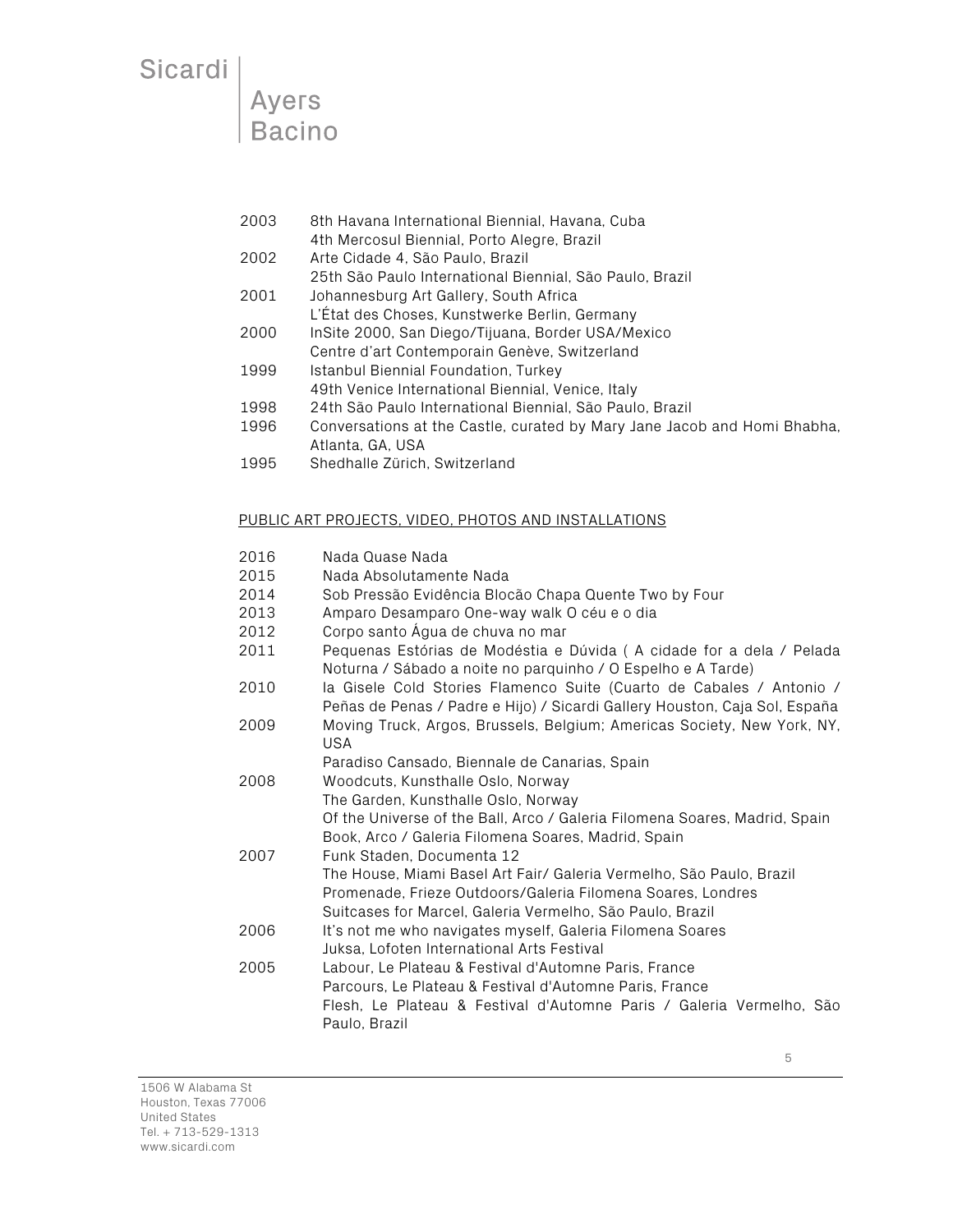# Sicardi<br>Ayers<br>Bacino

|      | David & Gustav, Le Plateau & Festival d'Automne Paris / Galeria Vermelho,<br>São Paulo, Brazil |
|------|------------------------------------------------------------------------------------------------|
| 2004 | Throw, Kiasma Helsinki, Finland                                                                |
|      | Sugar Seekers, Fact Liverpool                                                                  |
|      | The Game of Black & White in Colours, Itaú Cultural, São Paulo, Brazil                         |
|      | Dancing Camera, CCBB, Rio de Janeiro, Brazil                                                   |
| 2003 | Maximal Voracity, Macba Barcelona, Spain                                                       |
|      | We were not all made for the same ways, in Grupo ReColectivo, Argentina                        |
| 2002 | God's Lips, Recipient of the Vitae Foundation Art Grant, São Paulo, Brazil                     |
|      | Marble and iron break, Kunstprojekte Riem, Munich, Germany                                     |
|      | Beautiful is also that which is unseen, 25th São Paulo Biennial, São Paulo,                    |
|      | Brazil                                                                                         |
|      | Mere Vista Point. Arte Cidade São Paulo. Brazil                                                |
| 2001 | Because I might lose, Rio Arte Rio de Janeiro, Brazil                                          |
|      | Night Shift, Recipient of Pro Helvetia South Africa Art Grant                                  |
|      | Video Wall, Recipient of Pro Helvetia South Africa Art Grant                                   |
| 2000 | Mama & Vicious Rituals, Insite 2000 - Border San Diego/Tijuana                                 |
|      | My name on your lips, Rio de Janeiro, Brazil                                                   |
| 1999 | Tutti Veneziani, 48th Biennale di Venezia, Venice, Italy                                       |
|      | This is not Egypt, Recipient of Pro Helvetia Egypt Art Grant                                   |
|      | Mustafa's Feast, Recipient of Pro Helvetia Egypt Art Grant                                     |
| 1998 | The Raimundos, Severinos and Franciscos, 24th São Paulo Biennial                               |
|      | Inside and out the tube, Zürich, Switzerland                                                   |
| 1996 | Question Marks, Arts Festival of Atlanta, GA, USA                                              |
| 1995 | Inner services, Shedhalle Zürich, Switzerland                                                  |
| 1994 | Devotionalia, Rio de Janeiro, Brazil                                                           |

# DISTINCTIONS & AWARDS

| 2016 | MCASA - Mongolian Contemporary Art Association, Projeto de Residência,<br>Ulan Bator, Mongolia |
|------|------------------------------------------------------------------------------------------------|
| 2012 | Sérgio Motta Art Prize, São Paulo, Brazil                                                      |
| 2007 | Prize at Festival Video-Brasil, São Paulo, Brazil                                              |
|      | Sérgio Motta Art Prize, São Paulo, Brazil                                                      |
| 2006 | Kunstkredit Basel, Werkbeitrag, Switzerland                                                    |
|      | Acquisition at Artes Mundi International Awards, National Museum of                            |
|      | Whales. Cardiff. UK                                                                            |
| 2005 | Blue Orange Art Prize BVR Berlin                                                               |
|      | Artes Mundi / Wales International Visual Arts Prize, Cardiff                                   |
| 2004 | Kunstkredit Basel Atelier Ankauf                                                               |
|      | Sérgio Motta Art Prize, São Paulo                                                              |
| 2002 | The John Simon Guggenheim Memorial Foundation Fellowship                                       |
|      | Collection d'Auteurs, Video Brazil Festival                                                    |